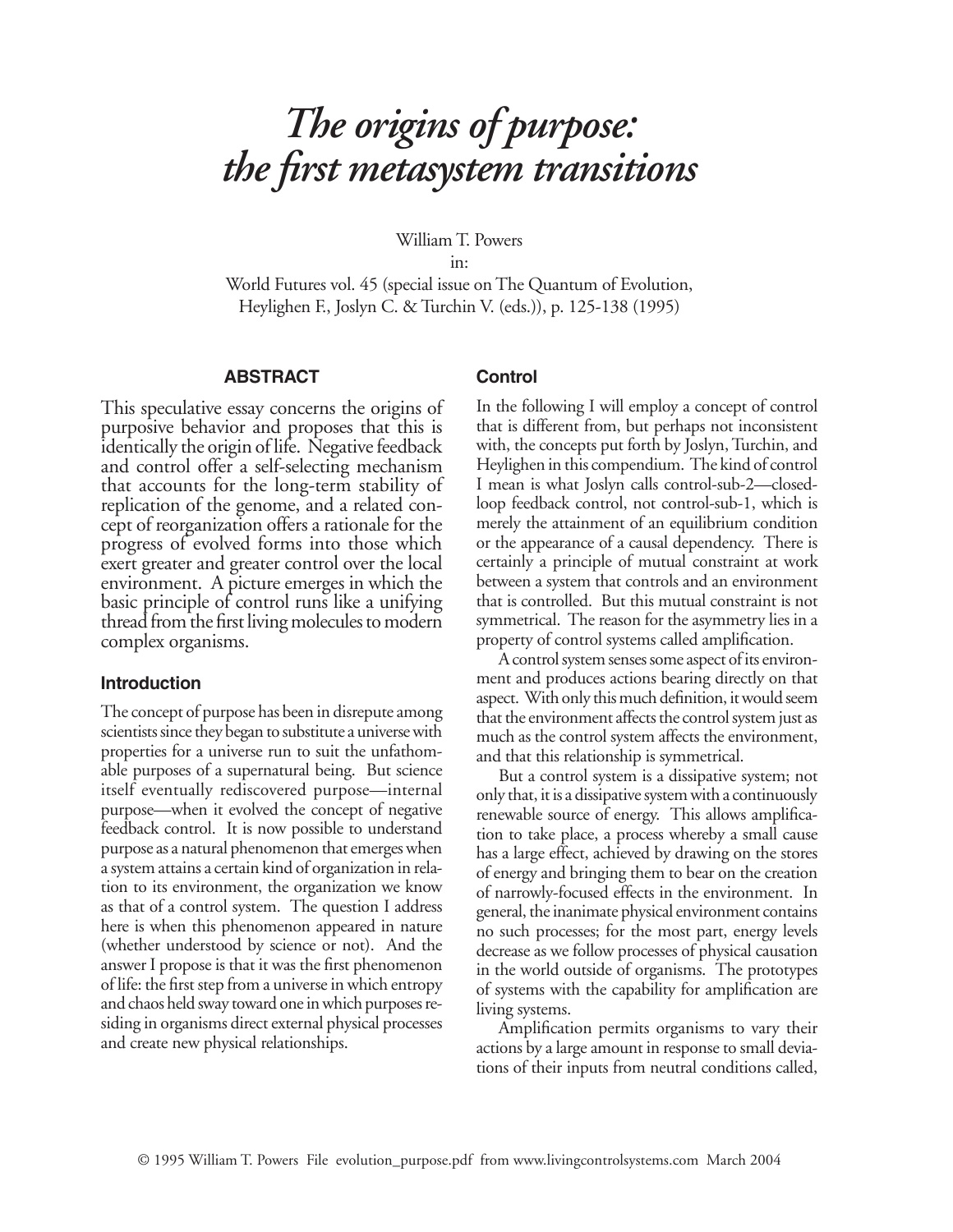in control theory, reference levels. If those inputs represent outcomes of action, and if negative feedback is maintained, the control system can produce and defend against disturbance certain outcomes that then become relatively immune to the normal causal influences that otherwise would determine their states. Physical processes which are chaotic, which exhibit hypersensitivity to initial conditions, are forced into regularity and predictability by the varying actions of a control system, an organism. Organisms maintain certain aspects of their local environments at specific (but adjustable) reference levels, and by so doing, drastically alter the course of events, even much larger events, in the world around them. That world, on the other hand, is relatively incapable of altering the actions of organisms in an equally arbitrary way. This is the asymmetry of which I speak. It arises from the fact that organisms can draw on internal power supplies which are independent of the energy contained in disturbances. In a control system of Joslyn's type 1, all the restorative energy is put into the system by the very disturbance whose effects are afterward counteracted. A ball in a bowl, when deflected, contains exactly as much potential energy as the work done on it in deflecting it. That is the only energy available for restoring the original equilibrium. A type-2 control system begins expending energy on opposing disturbances long before the disturbance has done significant work on the control system.

I propose that the origins of control, which are identically the origins of purpose, lie in the development of this unique kind of asymmetrical relationship between a system and its environment.

# **The evolution of control: a speculation**

In the beginning, control, in my sense of the term which is the meaning of Joslyn's control-2, did not exist. I have tried to imagine how it came into being. While this argument is very short on chemical sophistication, it does not depend on any particular chemical story; rather, it purports to apply some principles that may have been effective for any (and perhaps for many) chemical beginnings of life.

# **The first step: negative feedback**

Let us suppose that at some point there was a population of different chemical species in a common substrate. Species of the complexity needed (amino acids, for example) may well have developed in the manner

suggested by Prigogine (1972, 1984)—as "islands of stability" in a sea of chaos. But in this development I am looking forward perhaps a billion years (a guess) to a kind of molecule that is not only stable, but superstable—its interactions with its environment create enzymes that repair damage to the molecule. This is active rather than passive stability—stability that results from counteracting the destructive forces of nature. I am looking for principles that might show the presence of active stability from near the beginnings of life.

Let us suppose that these pre-life chemical species have somehow developed to the point where they form a group: their interactions with the substrate result in reaction products which influence the manner in which further molecules in that same group are formed out of the energy-rich soup. At this stage we do not have permanent or even long-lived molecules; combination and dissociations are going on simultaneously, for these complex organic fragments are fragile. But in the manner that Prigogine has suggested, they keep forming and reforming, with some probability.

The probability that any particular individual species in this group would exist in some numbers would depend on the state of the substrate, the external energy input, and the energies that influence dissociation. After some time, an equilibrium condition would result, with a more or less stationary population of molecules of each species—continually forming, continually being broken up again, although not necessarily into the same fragments from which they formed. We can think of this as a primitive process of replication; each population, reified as an entity, would have some success, however small, in reproducing itself through time.

For any given population, the interaction with the substrate both determines the relative reproductive success of that population, and contributes (through dissociation, and in conjunction with the external energy input) to the state of the substrate. This is a feedback relationship, albeit with no significant amount of amplification in it. Let us focus on the effect of this feedback process on just one aspect of the situation: the accuracy of replication.

Local variations in the chemical composition of the substrate will clearly affect the reproductive success of each population of molecules. Likewise, the dissociation products of each population, perhaps upgraded again through external energy inputs, will affect the substrate's chemical composition, and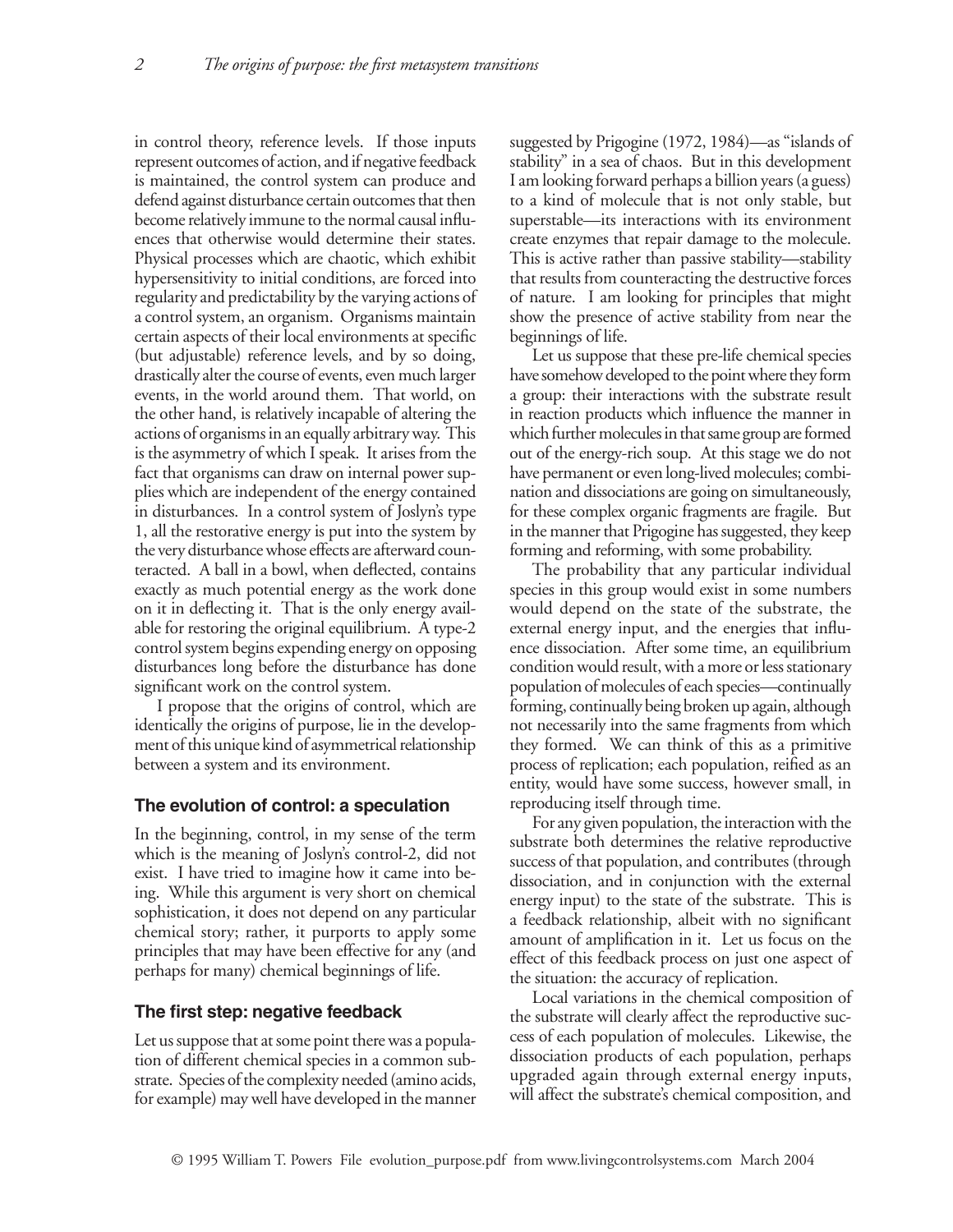thereby will affect the reproductive success of all species. If these influences on the local substrate are unrelated to each other, there will be no net change in populations. Two other possibilities, however, exist: positive feedback and negative feedback.

If a local variation in chemical composition of the substrate results in a change in a given molecular species such that its reaction products increase that variation in the same direction, the local variation will be exaggerated and the change in the molecular species will accelerate. This regenerative process will quickly alter that population of molecules to the limit: it may cease to exist.

On the other hand, if a local variation in the substrate results in a change in a particular species such that the reaction products oppose that variation, the result will be that changes in that population of molecules will be slowed. The result is a bias that increases the relative numbers of that species of molecule. The original probability of formation remains, but now the conditions that favor formation are somewhat protected against disturbance, which reduces the probability of failure to form.

The rest of this story is not hard to foresee. If the interaction of any species of molecule with its substrate is such as to oppose natural disturbances that tend to reduce the accuracy of replication, that species of molecule will be favored over others in which the feedback effects are neutral or positive. Through a straightforward process of natural selection, we must eventually arrive at populations of molecules whose interactions with their environments oppose, where possible, all

kinds of disturbances that tend to alter the process of replication for the surviving species. We are thus led to consider a subject that evolutionary theory has not directly addressed: not the variability of species, but their extraordinary stability over long periods of time. This proposition does not contradict Prigogine's general picture; it simply makes the probability of formation of islands of stability much higher than it would be on the basis of chance or thermodynamics alone. It gives us an example of what an island of stability might amount to.

At this point we have chemical species that protect themselves against disturbances of replication to some degree, through these negative feedback effects. Just what kinds of molecules would have to be present for this result to occur is unknown, at least to me. We are most likely speaking of organic molecules, because a certain amount of complexity must be needed to provide the variety of interactions with the substrate that is implied. The probability of a negative feedback relationship between molecular population and substrate may initially be very low. But it would seem that all we require is that it not be zero.

# **The second step: amplification**

While simple negative feedback can tend to favor a given population of molecules, this stabilization of replication against disturbance remains weak as long as the interactions do not entail any amplification processes. For amplification to exist, there must come into being some process that can systematically draw on external energy sources to make energetically small causes into larger effects. In the chemical world, this would seem to suggest that the next step would be the appearance of catalysts. More likely, as catalysts would initially be only those that naturally occur, it would be the appearance of molecular species in which association and dissociation processes are catalyzed by existing substances, and whose reaction products (or other properties) affect the participation of catalysts in the reactions.

Now we can imagine that when a disturbance of replication occurs, it affects some molecular population in a way that influences a catalyzed reaction, so that only a small disturbance can result in a much larger change in the interaction between molecule and substrate. This feedback relationship does not, of course, hold for a particular molecule, but only over the population. If a disturbance alters the way molecules are formed, and this alteration results in the right kind of dissociation products as individual molecules break up or recombine, the result will be a much larger net change in the substrate in the direction opposed to the initial disturbance. Molecules creating amplified effects in the opposite direction immediately disappear from the population.

As we have learned from the analysis of control systems, this amplification does not necessarily result in instability (if it does, of course that chemical species will succumb; selection effects by this stage are very pronounced). Under a few quite probable conditions, the reaction dynamics can see to it that changes in concentration are slowed enough to make the whole feedback loop stable. In that case, amplification does not result in a vastly larger amount of effect on the substrate, but in more exact cancellation of the effects of any disturbance. In fact, as long as dynamic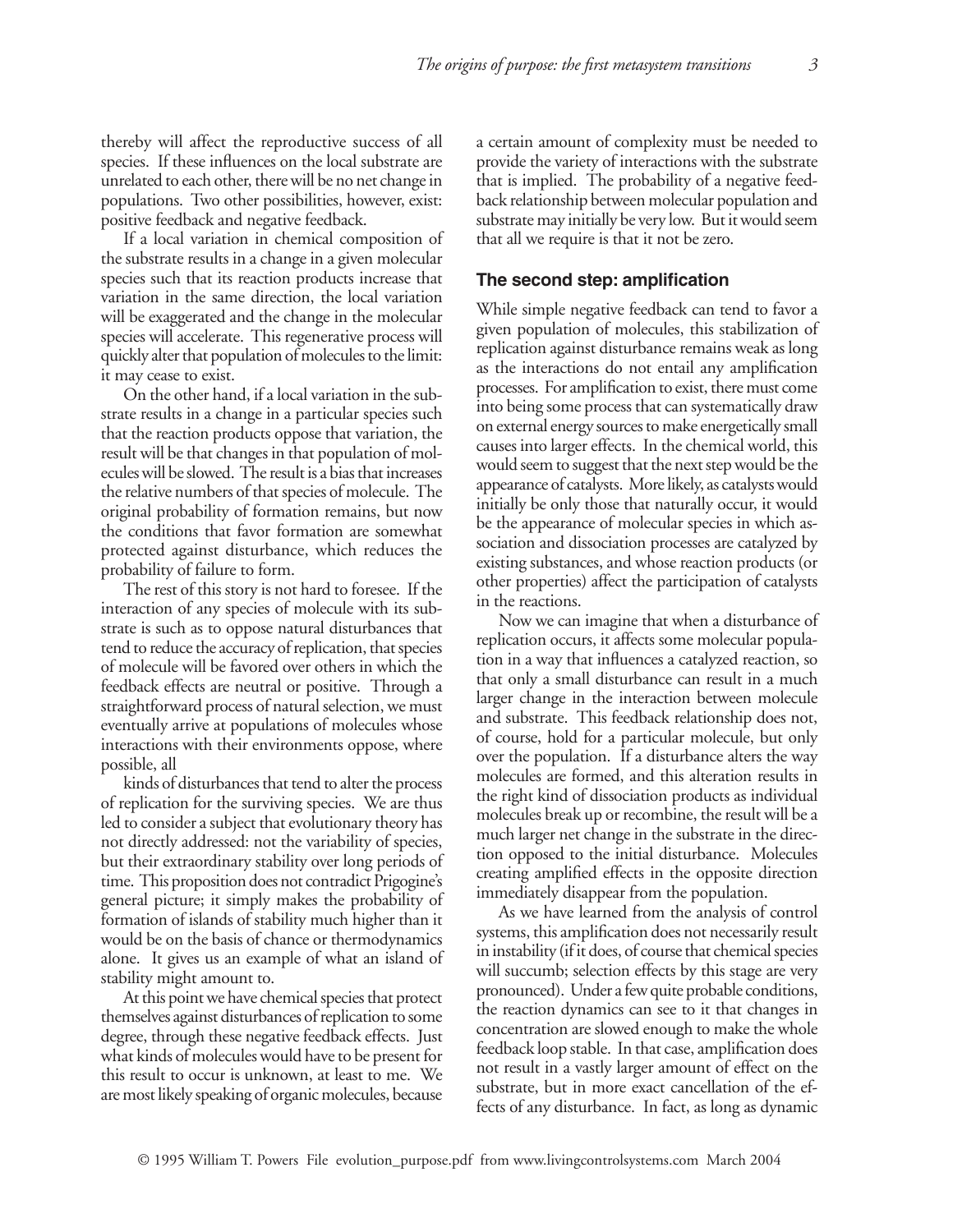stability and negative feedback are preserved the result will be that the effects of external disturbances on the local substrate decrease in proportion to the amount of amplification.

Thus the participation of catalysts in the molecule-substrate interaction can have an enormous effect on the accuracy of replication in any chemical species so favored. And because they can, they will. The size of disturbances that can be resisted increases dramatically, and the variations in replication shrink correspondingly.

# **An example of catalyzed biochemical negative feedback**

In relatively recent times, there has been an interest in negative feedback phenomena at the biochemical level of organization. While certain biases among biologists have prevented any concerted adoption of the paraphernalia of control theory, some biochemists have nevertheless uncovered chemical systems in which the basic phenomena of feedback can be demonstrated. Some relatively informal control-system analyses were done early (Jones, 1973). Further developments by Savageau (1976) extended the concept of feedback even to genetic processes, although without specifically involving control theory. Modern modeling of dynamic biochemical systems has revealed complete control systems with high amplification factors.

An example appears in Hayashi and Sakamoto, Dynamic analysis of enzyme systems (1986)

See Fig 1.

One model of particular interest shows how an allosteric enzyme catalyzes a reaction that produces an output concentration X4 from substrate precursors. The concentration X4 feeds back through an intermediate product Y1 to affect the transition of the enzyme between an inactive (Ei) and an active (Ea) form. This same transition is affected by another substance, Y2, which acts in the opposite direction. The state of the enzyme passes vary rapidly from active to inactive and back again as the two substance, Y1 and Y2, vary in the neighborhood of equal concentration. The concentration of Y1, in the feedback path, is increased by an increase in the product X4, and this results in a highly amplified decrease in the activity of the enzyme population that facilitates formation of X4. The negative feedback is very strong. Fig. 1 shows the reaction, with some added labels to suggest identifications of function in a general control system type of organization..

The authors modeled this reaction and plotted the behavior of the various substances involved. Being most interested in large changes in the variables, they started the system far from equilibrium and plotted the rather violent oscillations that took place, interpreting these as the "behavior" of the chemical system. But just at the end of the simulation run, the system approached a final state in which the activity of the enzyme population abruptly stopped changing, at a value between the extremes, and in which  $Y1 = Y2$  as precisely as the plot could show. This was, in fact, the stable state of the control system. See Fig 2.



Fig. 1. Biochemical system with annotations suggesting functions in a standard negative feedback control system. X4 is the controlled variable. Redrawn from Hayashi and Sakamoto.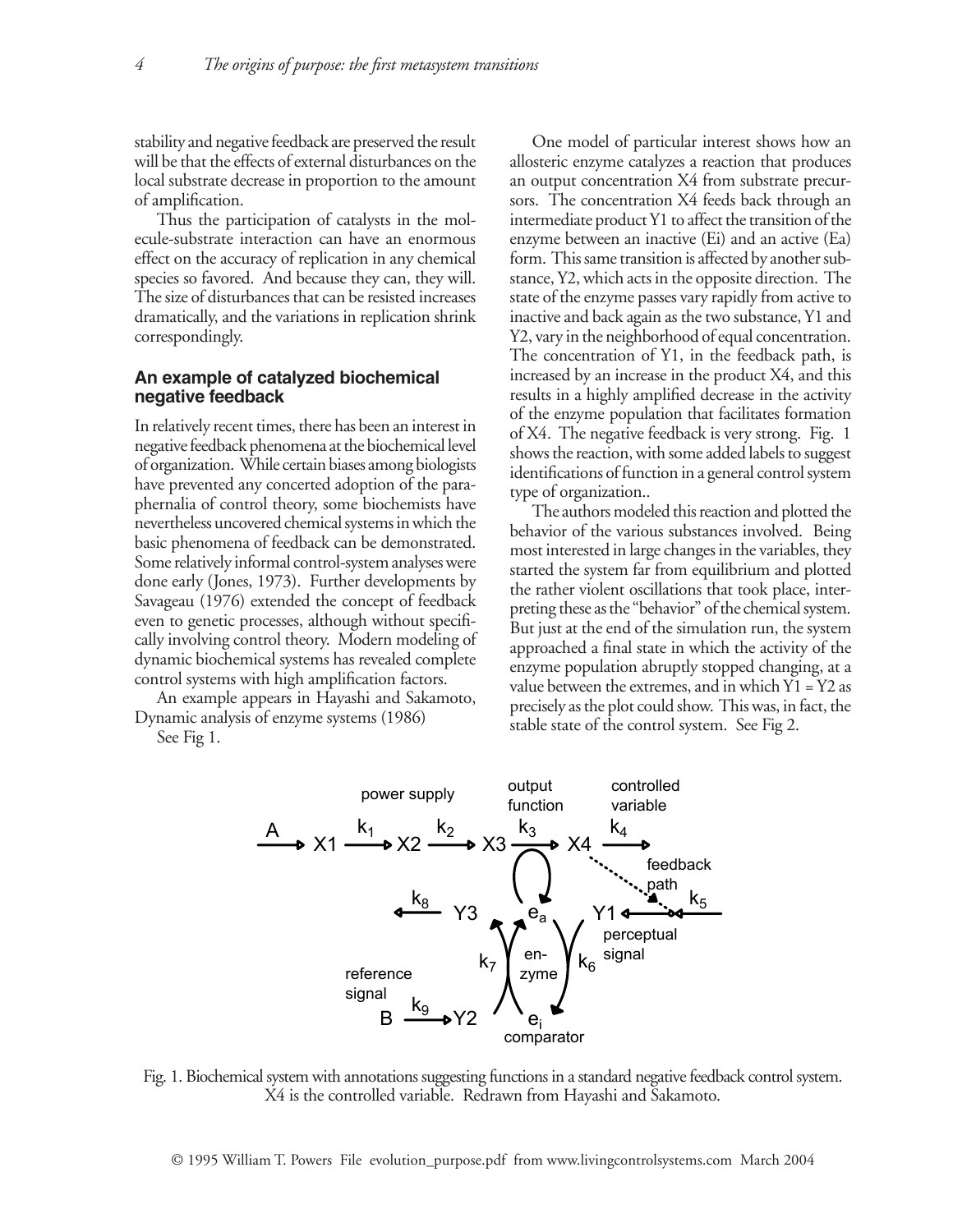

Fig. 2. Simulation of system in Fig. 1.

Once in this state, the system would maintain the value of concentration X4 (the product) at a value corresponding exactly with the concentration of another substance, Y2 (or its precursor, B), which bears no direct chemical relationship to X4. Disturbances—reactions directly affecting the concentration of X4—would automatically and quite precisely be counteracted by the control system, so the concentration of X4 would not appreciably change. A drain on X4 would cause the reaction forming it to speed up; a buildup of X4 would shut down the reaction. Hayashi and Sakamoto demonstrated that the concentration of X4 was completely insensitive to changes in the substrate concentration over a range of 10:1.

The enzyme, in fact, combines a perceptual function, a comparator, and a very high-gain amplifier in a control system of standard design, which the non-chemical labels are meant to suggest. The perceptual or sensor signal in this control system is the substance Y1, whose concentration depends directly on X4—thus making X4 into a controlled variable adjustable by variations in another chemical signal, Y2. Y2 and its precursor B set the reference level for X4.

The point of this example is to show that catalyzed chemical reactions can indeed form control systems of very high precision, and render reaction product concentrations stable against large and unpredictable disturbances. This active stability is very different from and much greater than the stability conferred by chemical bonds. If a reaction product like X4 happened to be a determinant of the accuracy of replication of a molecule, this control system, by shielding X4 from environmental disturbances that alter concentrations in the substrate, would also protect against external influences tending to alter the accuracy of replication.

Of course enzymes are not natural catalysts in our story of the primordial soup—they

are manufactured by the very system in which they operate, a system that develops only much later in the sequence. We can, however, be encouraged in a belief that chemical control processes at a more fundamental level in a proto-living system can render the aspects of its local environment that affect replication almost immune to external disturbances. The possibility of such feedback processes essentially guarantees, because of natural selection, that they will eventually predominate.

# **Punctuated Equilibrium**

We have now reached a place in this story where molecules exist in a strong negative-feedback relationship with the substrate, their environments. Disturbances of the kind that can alter the process of replication are strongly resisted by changes in the dissociation products of the molecules. These "output" changes tend to be one-way because of catalysis—the direct reverse effects (recombination) are small compared with the forward effects, which is just another way of describing power amplification. The catalysts function, in part, as sensors, in that their action can be modified by feedback information. All such control systems, however, have limits on the range of output variations they can produce. Up to a point, an increase in disturbances will be met by an equal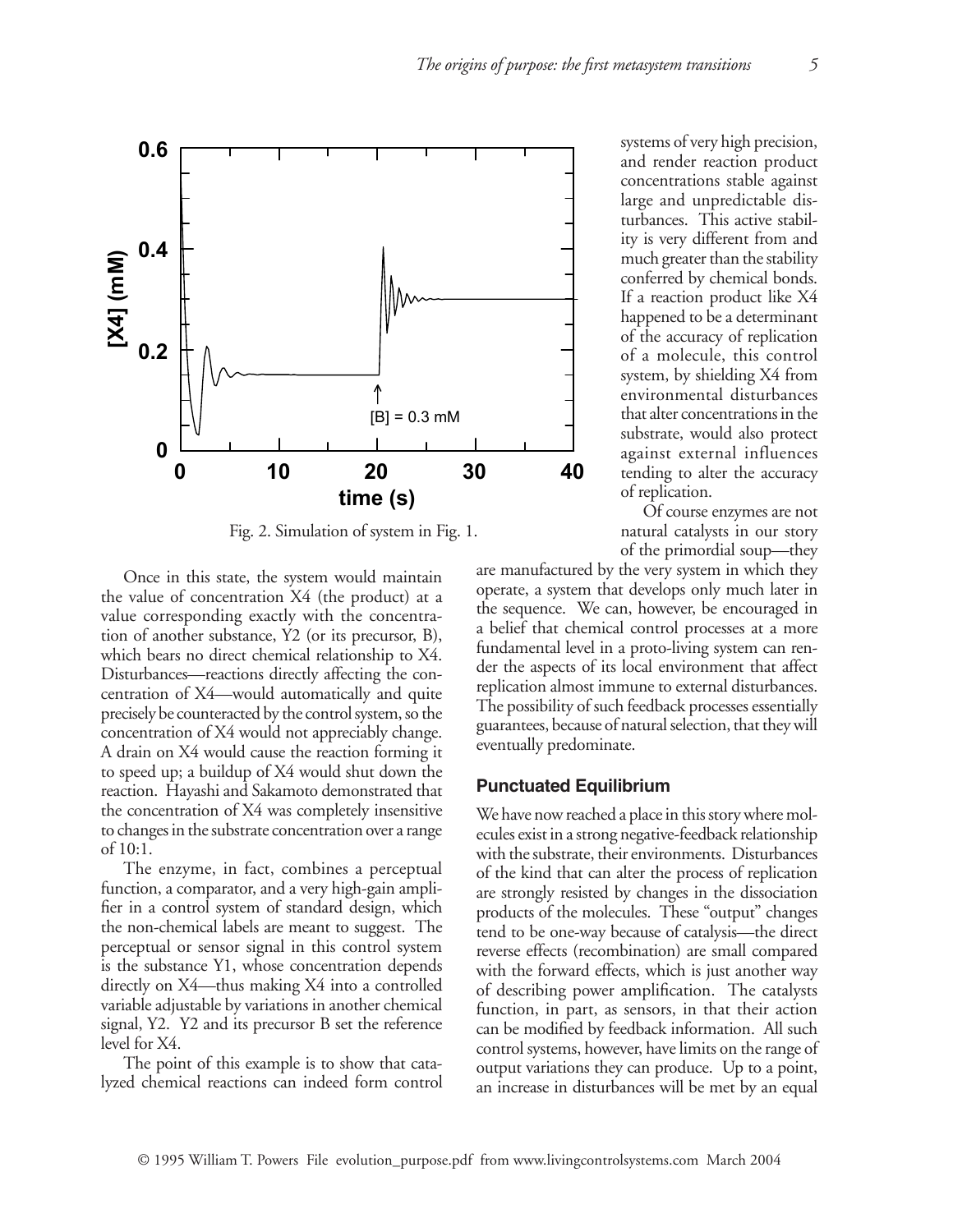and opposing change in the output process, so the net result remains stable. In this case, the process of replication will remain relatively undisturbed.

There will always, however, be some amount of disturbance that will bring the opposing output of the system to its maximum possible level. That defines the limits of normal operation of the control system. Any further increase in the disturbance will not elicit a corresponding increase in the opposing output. That last increment in the disturbance will affect the system just as if no control existed. The local substrate will begin to change.

As we are speaking of control of variables affecting the accuracy of replication, the result will be that precisely accurate replication of this population of molecules will cease: the offspring of the current population will be different in some respect from the parents. The chances would seem rather large that the difference will detract from the control process. As a result, protection of replication against disturbance would become less effective, and the final outcome would seem inevitable: collapse of control followed by extinction.

There would, however, be some probability that random changes in the process of replication would result in better control, an increase in the ability to counteract disturbances that affect replication. The resulting sub-population of molecules would survive; in fact, they would be even more capable of resisting disturbances of replication than were their parents. In effect, another and more disturbance-resistant island of stability would be found.

So when disturbances grow to the point where they exceed the capacity of the old population of molecules to cancel their effects, the immediate result will be a burst of mutation, for mutation means not replication but variation. Out of this burst of variation will, or may, come new molecules capable of greater resistance to disturbance: this result might even amount to a metasystem transition (Turchin 1977), the addition of a new layer of control.

The overall picture will be one of long periods of stability, punctuated by brief episodes of rapid mutatation ending either in extinction or in a new level of capacity to protect replication from disturbances. There are, of course, evolutionary theorists who maintain that this is exactly the appearance of the evolutionary record (at more advanced state of progress than we are considering here).

# **Reference signals**

When a negative feedback system is set up so as to resist disturbances of a controlled variable, it tends strongly to maintain that variable near the zero-disturbance state, the "natural" state of that variable. But it is possible for such control systems to contain a bias, such that the error-correcting efforts will cease not when the controlled variable is in its natural state, but when it is in some other state. Then the control process will maintain that variable in a specified state not only against disturbances, but against the natural tendency of that variable to return to its lowest-energy or otherwise natural configuration.

Such a bias can be introduced in many ways and in many places inside the structure of the controlling system. As a representative model, it can be thought of as a reference signal, a variable signal that determines the momentary bias of the system, like the substance B in Fig. 1. If the input to the system is such as to match the reference signal, the output will be zero. The action of the system will then depend on departures of the input from the reference state implied by or specified by the reference signal. And most important, the state of the controlled variable will be determined by the setting of the reference signal, external influences on the controlled variable being automatically canceled by the negative feedback process. A bias inside the control system will determine the state of a physical variable outside it quite independently of external influences on that variable.

In a population of molecules (by now getting rather complex), there could be variations in the effective reference signal, the bias on control processes. The substrate conditions that enter into the feedback process would, accordingly, be maintained not at the natural zero-disturbance level but at a variety of levels distributed around that point. Of these levels, some would result in better replication than others. The result: the appearance and propagation of non-zero reference signals as intrinsic parts of the control systems.

Now these hypothetical control organizations would not only be capable of resisting changes in the substrate deleterious to accurate replication, but would actively maintain aspects of that substrate in conditions best favoring accurate replication.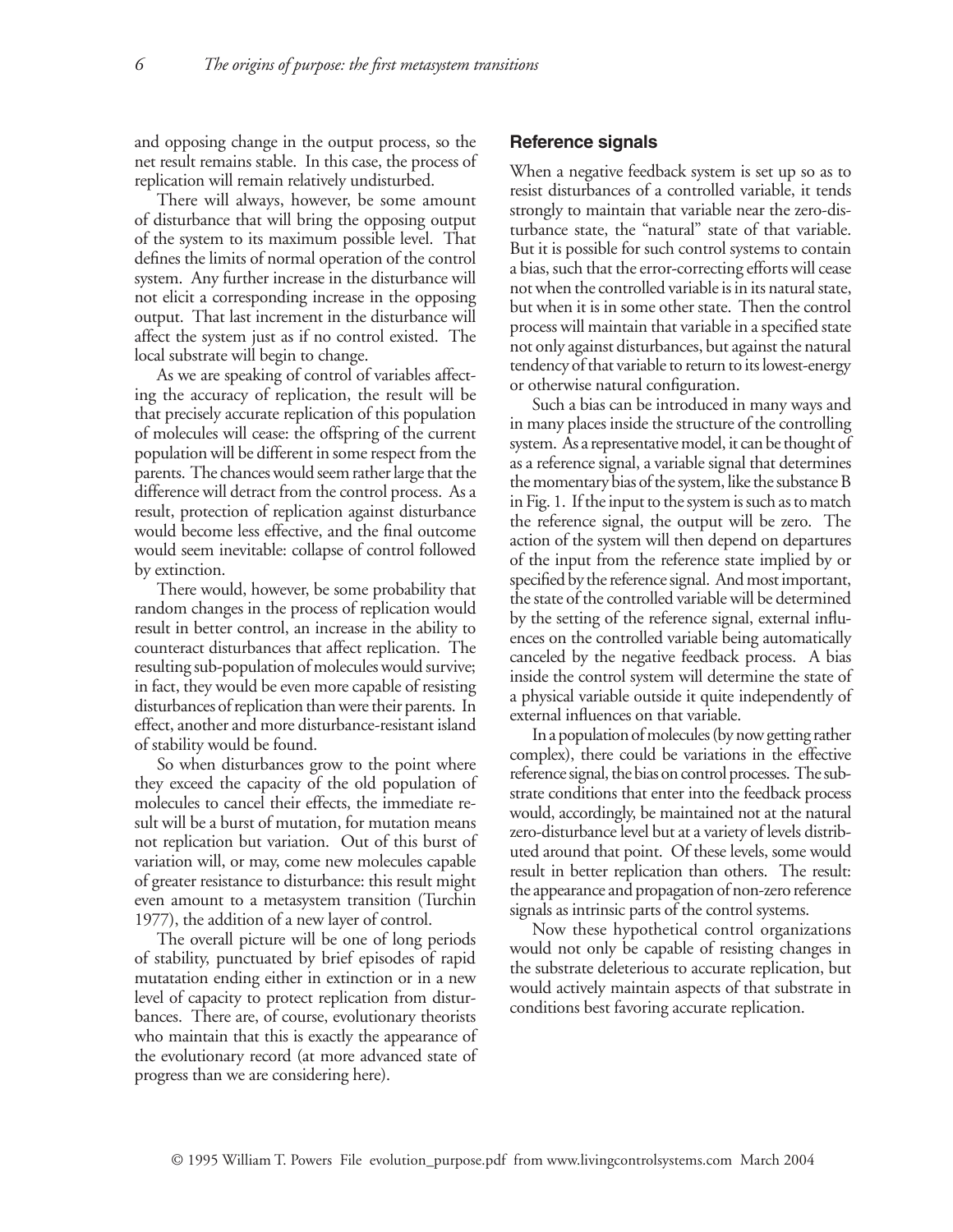# **The first purposes**

In a control-system model, a purpose is simply a reference signal. The reference signal determines the state to which an input, a sensory signal, will be brought and at which it will be maintained. In nearly all control systems, the sensory input represents the state of some external variable affected by the system's action, so whatever action brings the sensory signal to a match with the reference signal perforce brings the sensed external variable to some specific reference state. In very primitive systems we do not really think in terms of specialized sensors, but if we think a little more generally, we can see a sensor-like function in certain sensitive input processes (see Fig. 1)

The purpose of a control system, in the final analysis, is to control some effect of the environment on it, via its sensors, around a specific state or condition or level. We observe this from outside the system as controlling some external variable. The preferred state of that observed variable, the state toward which action always tends to return it after any deviation, is the observable reflection of the control system's purpose.

This concept of purpose, of course, does not entail any cognitive abilities or any ability to symbolize the purpose, to think about it. It is simply an inherent property of a control system, whether simple or complex.

Even in the absence of an explicit reference signal there is a purpose in a control organization. Absence of an adjustable reference signal is completely equivalent to presence of a reference signal set to zero. So even before non-zero reference signals appear in our story, purpose exists.

Note that the purpose of a molecular population organized to oppose disturbances is not to stabilize reproduction. It is to maintain the substrate in a particular condition. That purpose emerges as the result of failures to stabilize reproduction. There is nothing that tells the molecule to reproduce faithfully. Faithful reproduction is not a goal of the system of molecules. It is rather the consequence of failing to reproduce accurately that leads to changes, and those changes continue until the molecule begins to control aspects of the substrate that otherwise would lead to further changes. To the extent that the substrate is maintained near the optimal state for accurate reproduction in the relevant respects, further generations

will continue to do the same thing. They do so not by intending to reproduce accurately, but by intending that the substrate shall remain in a given state.

Knowing control theory, we can freely use such terms as intending, having a purpose, willing, and desiring, because we can now see that the fundamental meaning of such terms is defined by a particular relationship between a system and its environment, a relationship that has nothing to do with verbalizations, reasoning, or cognitions of any kind. Purpose is a far more fundamental phenomenon than any of its various manifestations. It is, I propose, the very basis of life.

#### **Metasystem transitions**

It may be that some of the processes in our story that lead to the first molecules (or molecular structures) with high amplification and nonzero reference signals amount to metasystem transitions. But I would prefer to reserve that term to mean the construction of more layers of control into a hierarchical system (it's not my term, however, so I will use it as others dictate).

I would see a metasystem transition when one molecule begins to control its local environment not by directly affecting it, but by affecting the reference signal of another molecule, or even a set of other molecules. We would then have one control system acting by adjusting what other control systems are controlling.

There is a large gap in the story here, skipping over what may be many levels of organization and certainly skipping over geological stretches of time. In this gap there are unknown stages of development, perhaps many metasystem transitions. I will not try to guess what they are. Instead I will push the fast-forward button and pick up the story at a later stage.

Behind this concept of metasystem transitions, I think, is the same kind of process that led to the first negative feedback system, the first spark of life. D. T. Campbell called it, long ago, "blind variation and selective retention." In the story as so far developed, the blind variation is due entirely to external disturbances, and the selective retention comes about simply from the fact that achievement of control puts an end to, or at least slows, certain of these forces of variation. We could call this the stage of blind variation and blind retention.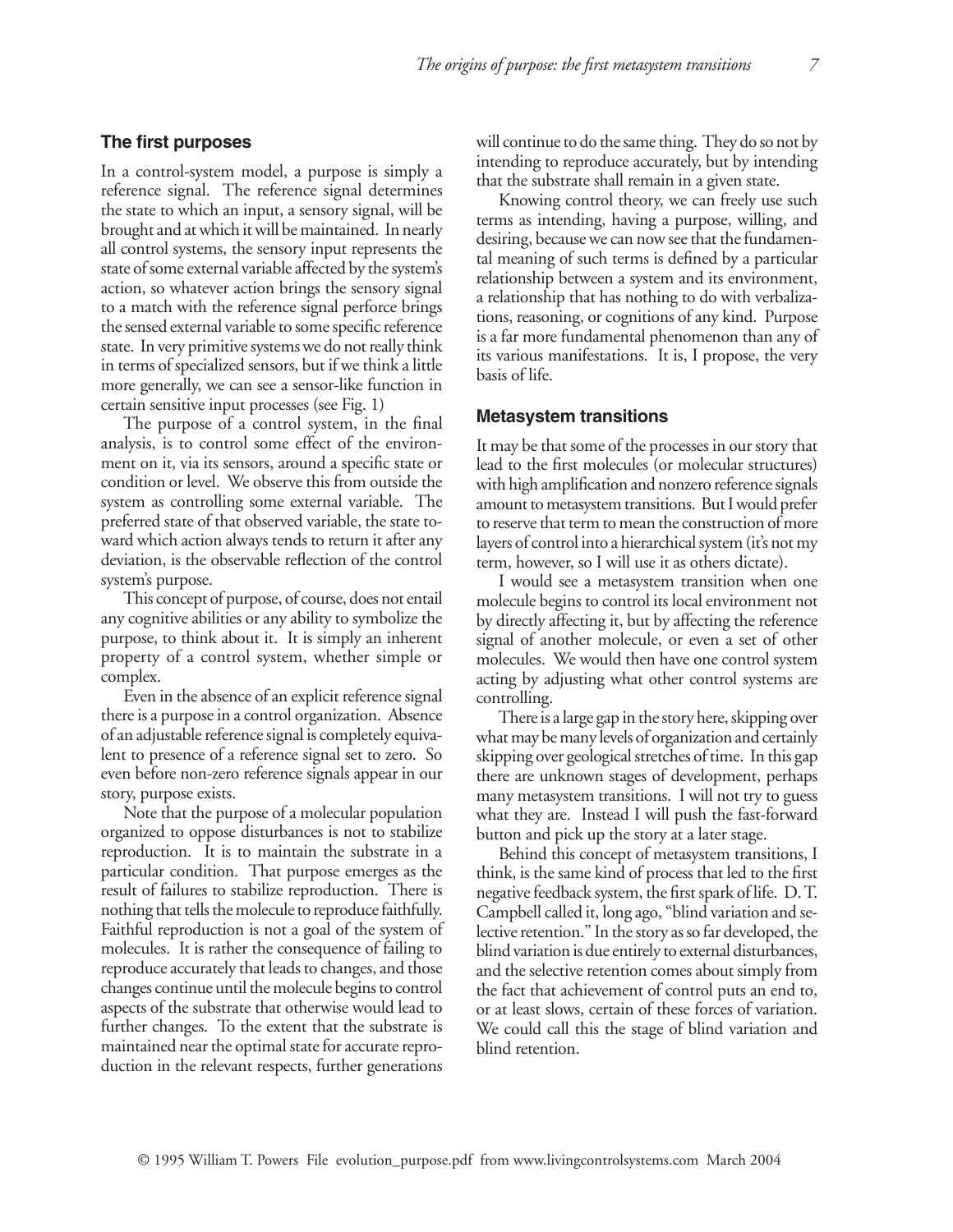We now will skip to what would seem to be the last great development, which is the introduction of blind variation and purposive retention. Certain metasystem transitions may have preceded this development, but after it the progression of evolution toward greater and greater control, and toward vastly more complex metasystems, would have taken a completely new turn.

What I visualize is this: the evolution of a system that internalizes evolution. Instead of waiting for the external world to impose new and more threatening kinds of blind variation, this system instigates such variations spontaneously. It does not wait for failures, but detects them before they can result in extinctions. It retains the basic power of the evolutionary principle: the use of random change to break out of local minima and discover illogical and improbable but superior solutions to the problem of accurate replication. But it is now an organized system, a control system, emergent from the very process that it emulates.

It is likely that this process exists even at the level of DNA. A simple version of it may be involved in physical development of advanced organisms. I think it is, in its most advanced form, the major source of metasystem transitions that develop within the lifetime of single higher organisms.

#### **Reorganization**

In my theorizing I have embodied this process as a "reorganizing system." We can visualize this as a system that monitors certain variables that are critical to continued viability of an organism; W. Ross Ashby (1952) called them "critical variables," meaning essentially what I mean. My concept of reorganization was taken directly from Ashby and the "uniselector" in his Homeostat. These variables are a sketch of the state of the organism, represented in signals (or, I suppose, as the variables themselves, initially). In addition to the signal-representations of these variables (skirting any more exact definition), there are reference signals that are inherited. The reference signals now represent far more complex variables than those described for the primitive pre-cellular molecules; in a human being, such a reference signal might specify the pH of the stomach fluids, or the CO2 tension in the carotid arch, or even global states of the brain. The reorganizing system compares the sensed states of these "intrinsic variables" with the genetically-given

reference states, and converts the difference into the rate at which deliberate random changes are made in the basic organization of the behaving system.

This reification of the processes associated with the beginnings of life can be seen in a convenient form in the mode of locomotion of the intestinal bacterium E. coli. This bacterium can move itself in two ways: by spinning its flagellae all in the same direction and swimming at constant speed in a straight line; or by reversing some of its flagellae, creating a picture of a shaken mop and tumbling randomly in space. These two acts constitute its sole method of steering. Yet E. coli, placed in a gradient of an attractant, will find its way up the gradient (and presumably toward the source) with better than half the speed it could achieve it if had a continuous means of steering (Koshland, 1980).

E. coli's secret is not in any bias on the direction of the random tumbles, but in a bias on when the random tumbles are performed. The tumbles themselves are truly random; they leave the bacterium pointed in a new direction unrelated to anything else—the old direction or the direction of the gradient. If, however, E. coli senses a positive time rate of change of concentration of the attractant (produced by its swimming), it postpones the next tumble; if the rate of change is negative, it shortens the interval to the next tumble (there is a continuum of these effects). Thus if it comes out of a tumble and finds itself swimming in a direction that reverses or even lessens the rate of change of concentration, it tumbles again right away. If the result is a positive rate of change, it swims longer before tumbling again. The result is that it spends a lot less time and energy, very much less, swimming in the wrong direction than in the right one.

Note that E. coli does not have to starve to death in order to discover than a change is called for. It does not have to eliminate itself before reproducing so that other bacterial offspring will swim in the right direction. This is because it can sense a variable critical to its continued existence, and before the state of that variable becomes life-threatening institute a random change that has a chance of improving matters—all within its own lifetime, and in fact countless times within its own lifetime. It has truly internalized and greatly streamlined the basic process of evolution, with respect to one aspect of its behavior. It can, by this method, move appropriately with respect to over 20 kinds of attractants or repellents.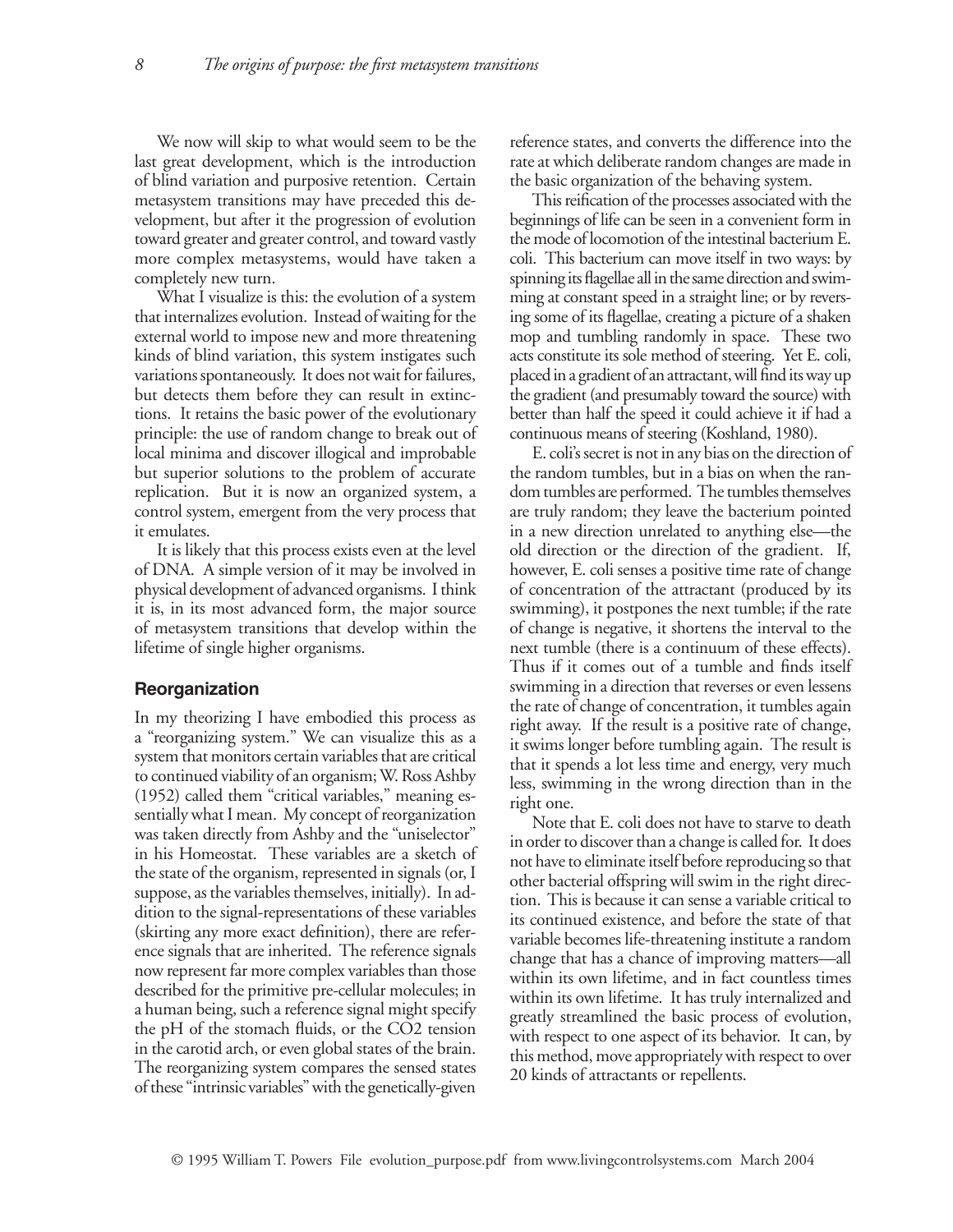There have been suggestions, controversial of course, that E. coli can do something very similar at the genetic level (Cairnes, Overbaugh & Miller, 1988). There are two strains of E. coli, one that can live only on fructose and one that can live, I believe, only on galactose. A population raised on one substrate and then switched to the other apparently begins to mutate much more rapidly than the normal rate, and produces enough variants of the opposite kind to survive (as a population). This does, of course, require the death of individuals, but the point is that the DNA being passed along apparently carries with it a kind of reorganizing system that responds to the stress by shortening the interval between "tumbles"—random but internally instigated changes of genetic organization. E. coli's method of steering would seem to be an embodiment of the same principle through which it controls, or at least strongly influences, its own evolution.

A reorganizing system is concerned only with the states of certain basic variables. What it creates in the process of maintaining these variables near their genetically-specified reference states is the organization of behavior. If we imagine that each human being begins life with an intact reorganizing system and a "kit" of neurons capable of being connected in a large number of different ways, we can explain how each individual comes to have just that organization, at all the required levels, that will preserve life in a randomly-chosen environment replete with unpredictable variations and disturbances. Ontogeny, at this level, does not just recapitulate philogeny: it replaces it.

I have proposed 11 levels of behavioral organization in the adult human being. Turchin has proposed others, and the literature of the past abounds in still more proposals for hierarchical organizations. Quite aside from the question of what levels of organization exist, however, there is the question of how they come into existence. If we are not to believe that natural selection can account for environment-specific adaptations of suspicious appropriateness, such as learning to drive a tractor, we must rely on some principle of reorganization to account for learning of basic survival skills by an individual. The one I propose carries on the spirit of the evolutionary principle, but in the form of a system that has itself evolved to imitate evolution without the crudity of Darwin's Hammer.

# **Conclusions**

The thread that runs through this story of life from its beginning to the present is that of control and purpose. I have not tried to account for the appearance of living systems as a passive consequence of external forces, or for the stability of living molecules simply as a matter of the strength of chemical bonds. Instead I have looked for a way in which stability could have resulted from an active process, one that counteracts disturbances that, unopposed, would alter the organization of a living system. In a way I have backtracked from the present-time appearance of living systems, which beyond doubt control aspects of the environments in which they live and on which they depend for continued life. There is a case to be made for the assertion that the same principle of negative feedback control has been at work all the time; at first in a simple form growing naturally out of the possible interactions among molecules and the substrate in which they form (*and which, dissociating, they affect*), and as time went on, in more elaborate and powerful forms leading to greater and greater control over the environment.

I have represented this development as a story, and a story it is, based more on imagination than fact. But the principles seem sound, and subject to test at least in simulation. I have, provisionally, a certain amount of confidence in this picture, even though that confidence is matched or exceeded by my ignorance. Perhaps others with more information, bigger computers, and more youth on which to draw will find these suggestions worth exploring further.